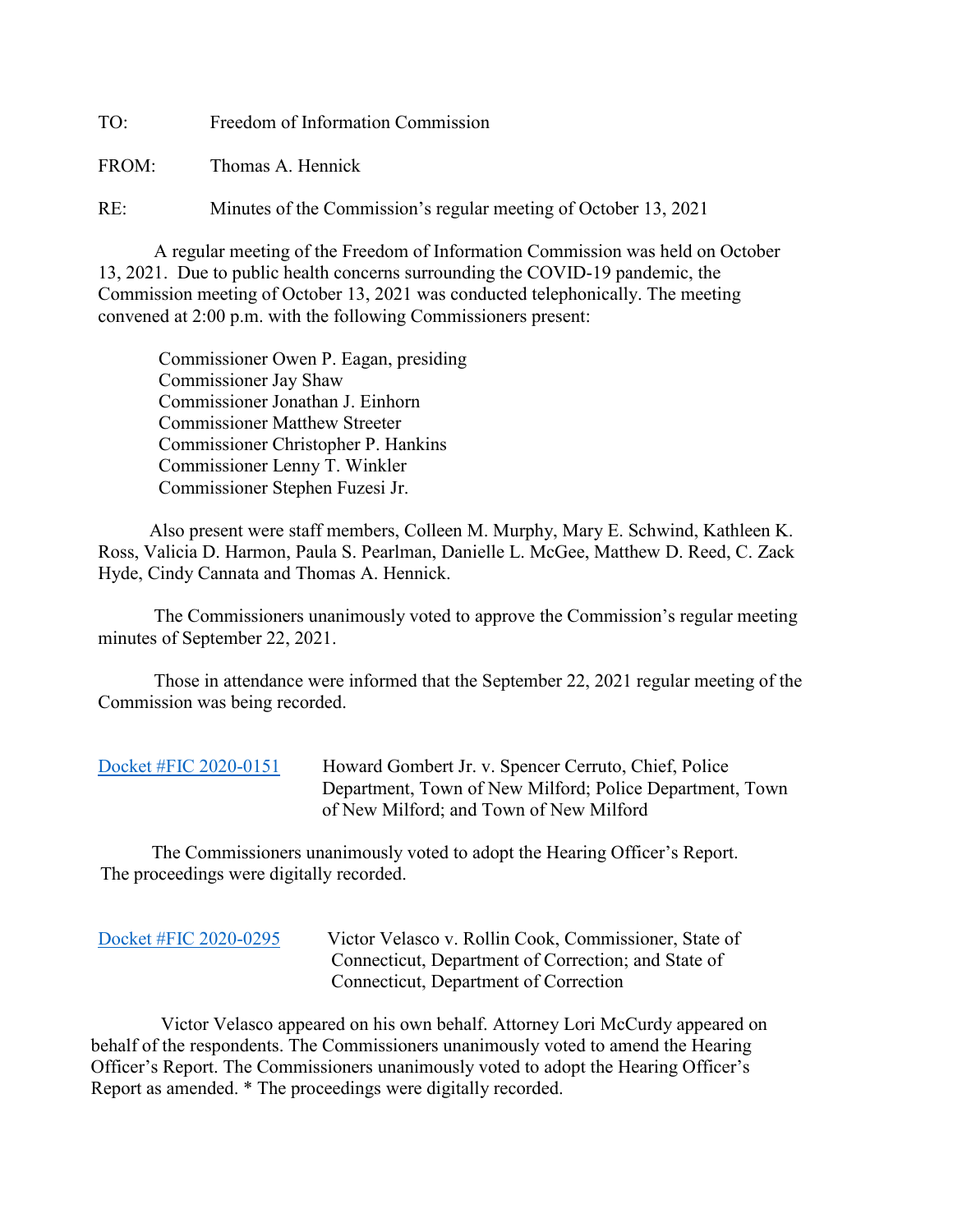Minutes, Regular Meeting, October 13, 2021 Page 2

[Docket #FIC 2020-0317](https://portal.ct.gov/-/media/FOI/FinalDecisions/2021/Oct13/2020-0317.pdf) Bryan Jordan v. Frank Limon, Chief, Police Department, City of New Haven; Police Department, City of New Haven; and City of New Haven

 The Commissioners unanimously voted to adopt the Hearing Officer's Report. The proceedings were digitally recorded.

[Docket #FIC 2021-0019](https://portal.ct.gov/-/media/FOI/FinalDecisions/2021/Oct13/2021-0019.pdf) Leon Sanders v. Chief, Police Department, Town of Ansonia; Police Department, Town of Ansonia; and Town of Ansonia

 The Commissioners unanimously voted to adopt the Hearing Officer's Report. The proceedings were digitally recorded.

[Docket #FIC 2020-0246](https://portal.ct.gov/-/media/FOI/FinalDecisions/2021/Oct13/2020-0246.pdf) William Effros v. Chairman, Planning and Zoning Commission, Town of Greenwich; Planning and Zoning Commission, Town of Greenwich; and Town of Greenwich

 William Effros appeared on his own behalf. Attorney Abby Wadler appeared on behalf of the respondents. The Commissioners voted, 5-1, to adopt the Hearing Officer's Report. Commissioner Shaw voted against adoption. Commissioner Einhorn did not participate in this matter. The proceedings were digitally recorded.

[Docket #FIC 2020-0352](https://portal.ct.gov/-/media/FOI/FinalDecisions/2021/Oct13/2020-0352.pdf) Bill Effros v. Chairman Planning and Zoning Commission, Town of Greenwich; Planning and Zoning Commission, Town of Greenwich; and Town of Greenwich

 William Effros appeared on his own behalf. Attorney Abby Wadler appeared on behalf of the respondents. The Commissioners voted, 6-0, to adopt the Hearing Officer's Report. Commissioner Einhorn did not participate in this matter. The proceedings were digitally recorded.

Docket [#FIC 2020-0364](https://portal.ct.gov/-/media/FOI/FinalDecisions/2021/Oct13/2020-0364.pdf) Gordon Duke v. Board of Selectmen, Town of Newtown; and Town of Newtown

 The Commissioners unanimously voted to adopt the Hearing Officer's Report. The proceedings were digitally recorded.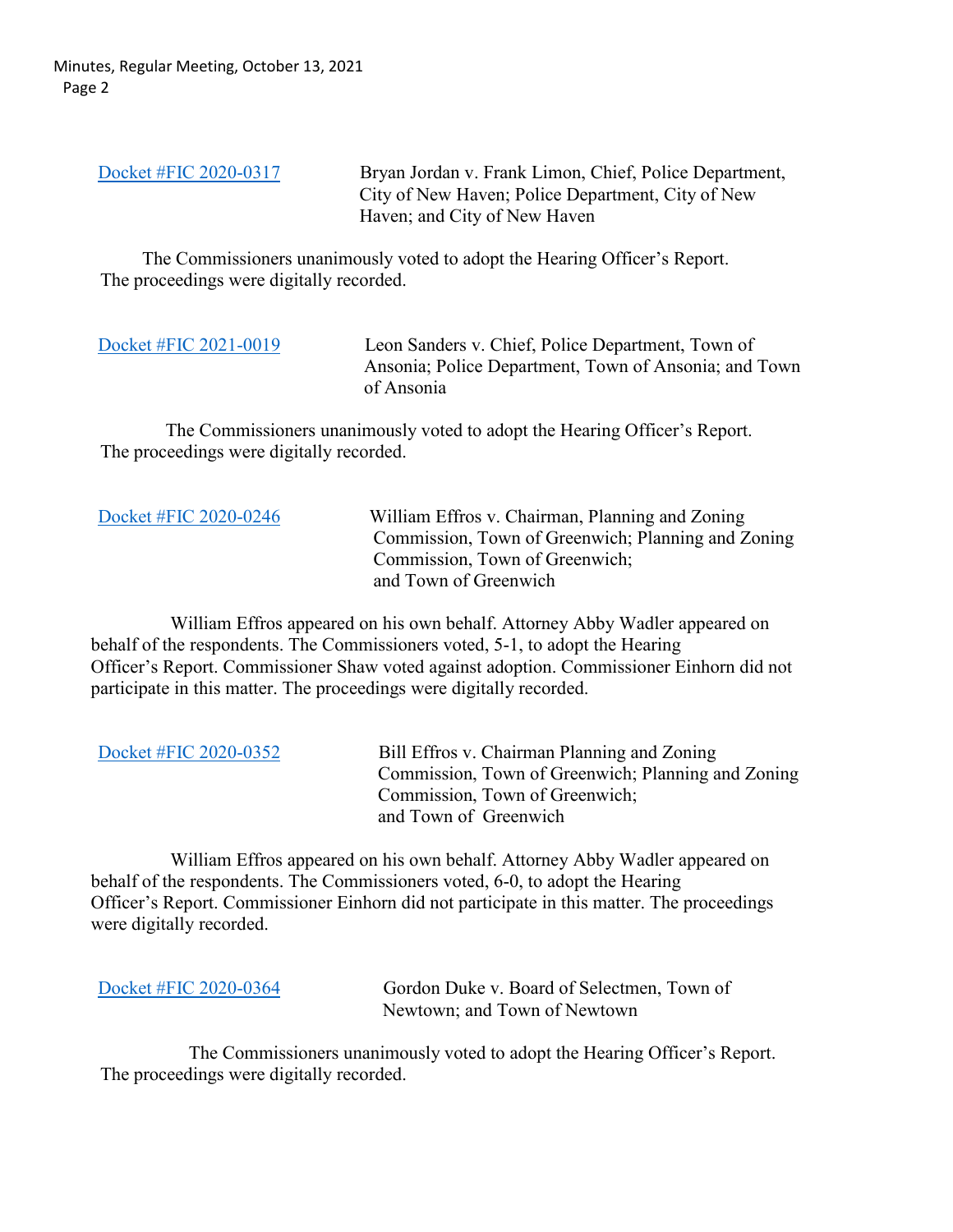[Docket #FIC 2021-0009](https://portal.ct.gov/-/media/FOI/FinalDecisions/2021/Oct13/2021-0009.pdf) Lisa Edwards v. Commissioner, State of Connecticut, Department of Mental Health and Addiction Services; and State of Connecticut, Department of Mental Health and Addiction Services

 Attorney Deborah Moore appeared on behalf of the respondents. The Commissioners voted, 6-0, to adopt the Hearing Officer's Report. Commissioner Einhorn did not participate in this matter. The proceedings were digitally recorded.

[Docket #FIC 2021-0055](https://portal.ct.gov/-/media/FOI/FinalDecisions/2021/Oct13/2021-0055.pdf) Sheri Speer v. Building Department, City of Norwich; Planning and Zoning/Zoning Enforcement, City of Norwich; Tax Collector, City of Norwich; and City of Norwich

 Sheri Speer appeared on her own behalf. Attorney Michael Carey appeared on behalf of the respondents. The Commissioners voted, 6-0, to adopt the Hearing Officer's Report. Commissioner Einhorn did not participate in this matter. The proceedings were digitally recorded.

Colleen M. Murphy reported on pending appeals.

 Colleen M. Murphy reported that staff had revisited current remote operations and discussed options for moving from remote proceedings to in person meetings and hearings and determined that current protocols should remain in place through the fall and winter months. At that juncture, in person and hybrid options for meetings and hearings will be explored. Executive Director Murphy also reported that software to allow multiple hearings to be held simultaneously had been delivered and would be installed and in use in the near future.

 Colleen M. Murphy reported that Attorney Jennifer Miller would join the staff on October 22.

The meeting was adjourned at 3:15 p.m.

Thomas A. Hennick MINREGmeeting 10132021/tah/10142021

\* See attached for amendments

 $\mathcal{L}_\text{max}$  and  $\mathcal{L}_\text{max}$  are the set of the set of the set of the set of the set of the set of the set of the set of the set of the set of the set of the set of the set of the set of the set of the set of the set o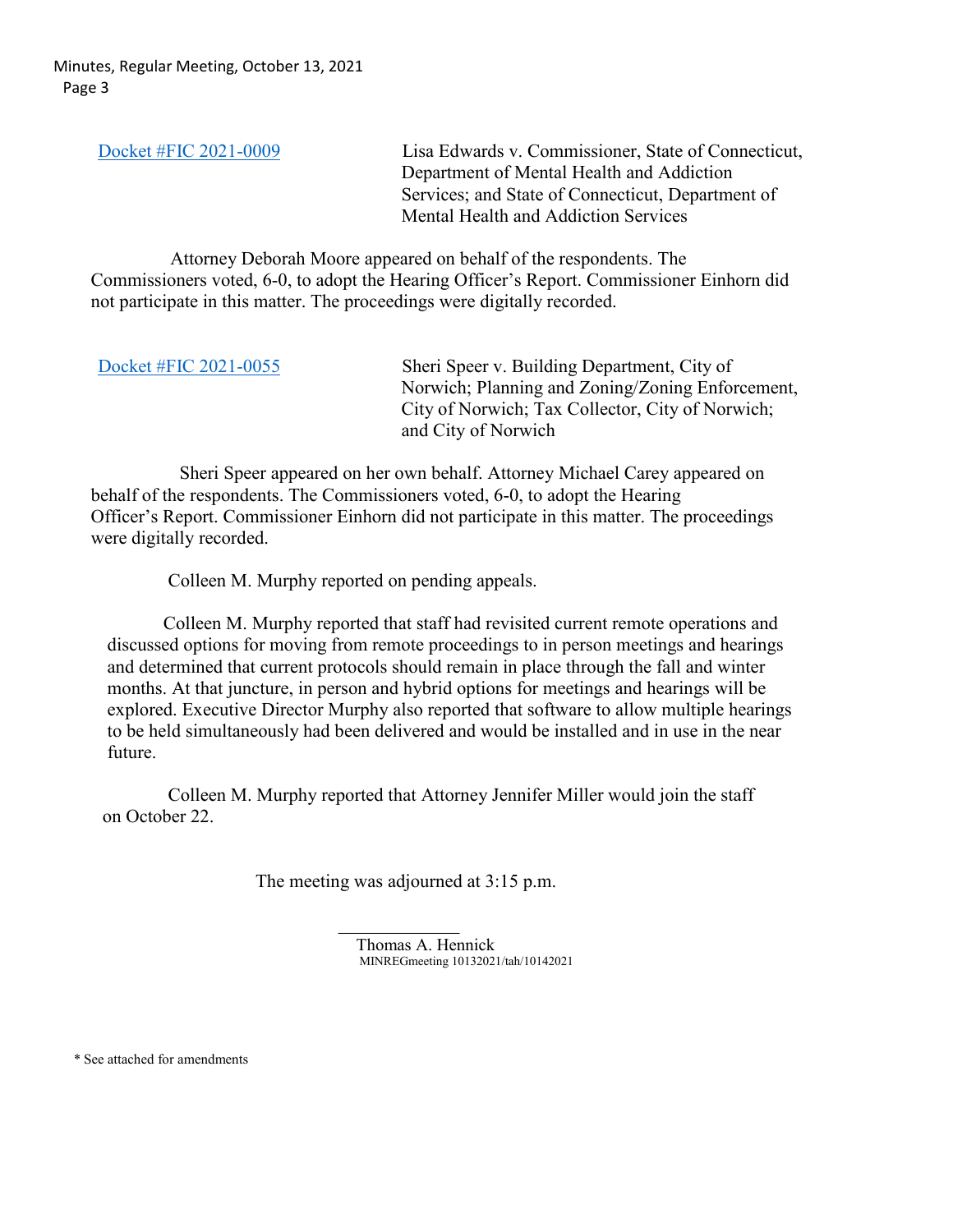## **AMENDMENTS**

| Docket #FIC 2020-0295 | Victor Velasco v. Rollin Cook, Commissioner, State of |
|-----------------------|-------------------------------------------------------|
|                       | Connecticut, Department of Correction; and State of   |
|                       | Connecticut, Department of Correction                 |

The Hearing Officer's Report was amended as follows:

15. With regard to the videos, the respondents requested that the hearing officer take administrative notice of the testimony of the witnesses in Victor Velasco v. Rollin Cook, Commissioner, State of Connecticut, Department of Correction et al., Docket #FIC 2020-0294 **(SEPTEMBER 8, 2021), as to the safety and security concerns that may result from** disclosure of video recordings of images of the inside of a correctional institution. The hearing officer granted such request and administrative notice is hereby taken of the following testimony in Docket #FIC 2020-0294: that the requested video recordings depict the locations of the security cameras, which in turn depict the areas covered and not covered by the cameras; staffing levels and escorting procedures; locations of doors and windows; types of locks on the doors; location of the "traps" on the doors; and the method by which restraints are removed from the inmates for medical procedures; and that disclosure of the videos may result in the risk of escape because the videos reveal vulnerabilities in the security of the facilities, and that disclosure of a series of videos could create a complete picture of the inside of the facility, which could be studied by someone on the outside and provided to an inmate for the purpose of planning an escape.

 17. Since that decision, the Commission has deferred to the judgment and experience of the Commissioner of the Department of Correction ("DOC") regarding safety and security risks and consistently found that video recordings of the inside of a correctional institution are exempt from disclosure pursuant to  $\S1-210(b)(18)$ , G.S., in cases in which a witness for the DOC has testified as to what is depicted on the video, and explained how disclosure of such video may result in a safety risk, and in which it was found that such reasons were bona fide, rational and not pretextual. See e.g., Robin Elliot v. Warden, State of Connecticut, Department of Correction et al., Docket #FIC 2008-733 (July 1, 2009); Brandon Holloway v. State of Connecticut, Department of Correction et al., Docket #FIC 2011-066 (January 11, 2012); Ira Alston v. Commissioner, State of Connecticut, Department of Correction et al., Docket #2015-882 (September 14, 2016); Charles Fonck, III v. Scott Semple, Commissioner, State of Connecticut, Department of Correction et al., Docket #FIC 2018-0155 (December 19, 2018); Seth Kerschner v. Commissioner, State of Connecticut, Department of Correction, et al., Docket #FIC 2018-0106 (December 19, 2018); Victor Velasco v. Commissioner, State of Connecticut, Department of Correction et al., Docket #FIC 2018-0705 (September 25, 2019); Albert Farah v. Commissioner, State of Connecticut, Department of Correction, et al., Docket #FIC 2020-0287 (July 28, 2021**)[.] ;VICTOR VELASCO V. ROLLIN COOK, COMMISSIONER, STATE OF CONNECTICUT, DEPARTMENT OF CORRECTION ET AL., DOCKET #FIC 2020-0294 (SEPTEMBER 8, 2021).**